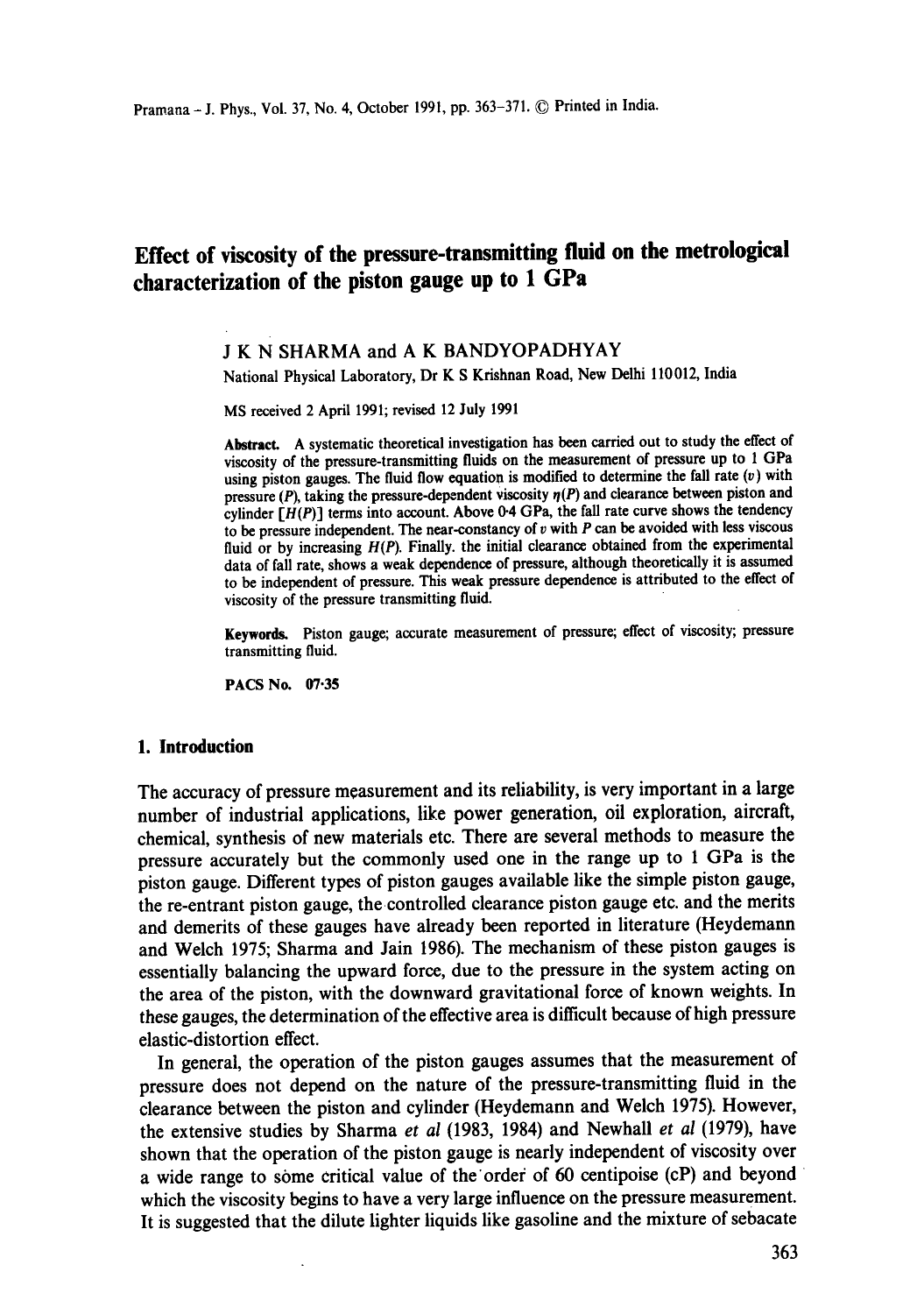with heptane may be used in place of undiluted sebacate as the pressure-transmitting fluid for the controlled clearance piston gauge. As reported by Bandyopadhyay *et al*  (1987) and Hilsch and Jager (1989) and also by the general experience that when these lighter pressure-transmitting fluids are used, then a reasonable fall rate for the measurement of pressure is obtained only when the clearance between the piston and cylinder is very small. These small clearances give rise to traces of friction and wear which in the long run may affect the zero pressure effective area of the piston cylinder assembly.

The present studies are to determine theoretically the fall rate of the piston cylinder assembly from the modified fluid flow equation through introducing the pressuredependent viscosity and the clearance between the piston and cylinder terms. The fall rate obtained with pressure curve, beyond a certain pressure of 0.4 GPa, shows a non-linear behaviour which is consistently observed at all initial clearances studied in the present paper. However, when the viscosity of a mixture of less viscous fluid-like heptane, with normally used oil-like sebacate is considered, this non-linearity of the fall rate with pressure beyond 0.4 GPa disappears. Although it is not possible at this moment to compare the results obtained theoretically and experimentally since the in situ measurement of the initial clearance between the piston and cylinder is difficult, but a close comparison of the theoretical results with the existing experimental data is possible and thus is carried out.

## **2. Theoretical discussion**

Let us consider a piston of known diameter  $(2r_p)$  fitted into a matching cylinder of known diameter  $(2r_c)$  filled with fluid as shown schematically in figure 1. The piston and the cylinder are exactly of revolving form. The piston is loaded with known weights and rotated to relieve friction and to assure concentricity. Considering the flow of the fluid between the piston and cylinder in the laminar flow approximation, the volumetric flow can be given by (Zhokhovski 1959)

$$
Q(P) = -\left[ (\pi r_p H^3(P, x) (dP/dx)) / 6\eta(P) \right] \tag{1}
$$

where  $H(P, x)$  is the clearance between piston and cylinder at a pressure  $P$  at a point  $x$  (shown in figure 1),  $\frac{dP}{dx}$  is the gradient of pressure across the vertical engagement length (l) as shown in figure 1 and  $\eta(P)$  is the coefficient of the viscosity of the pressure transmitting fluid. Further, the effective area is defined as (Zhokhovski 1959),

$$
A_{\rm eff}(P) = [A_p(P) + A_c(P)]/2 = A_0(1 + \lambda P) \tag{2}
$$

$$
A_0 = \pi r_p^2 [1 + H(0)/r_p]
$$
 (3)

where  $A_0$  is the effective area at normal atmospheric pressure,  $H(0)$  is the initial clearance and  $\lambda$  is known as the pressure distortion coefficient of the combined piston cylinder assembly. In this investigation, the piston and cylinder are made of tungsten carbide and stainless steel. The average diameter of the piston and the ratio of outer to inner diameter of the cylinder, are *2.522* mm and 10.691 mm, respectively. Inserting the elastic constants of these materials, taken from the literature, one obtains,

$$
A_p(P) = A_p(0)(1 - 0.055 \times 10^{-5} P) \tag{4}
$$

$$
A_c(P) = A_c(0)(1 + 0.633 \times 10^{-5} P) \tag{5}
$$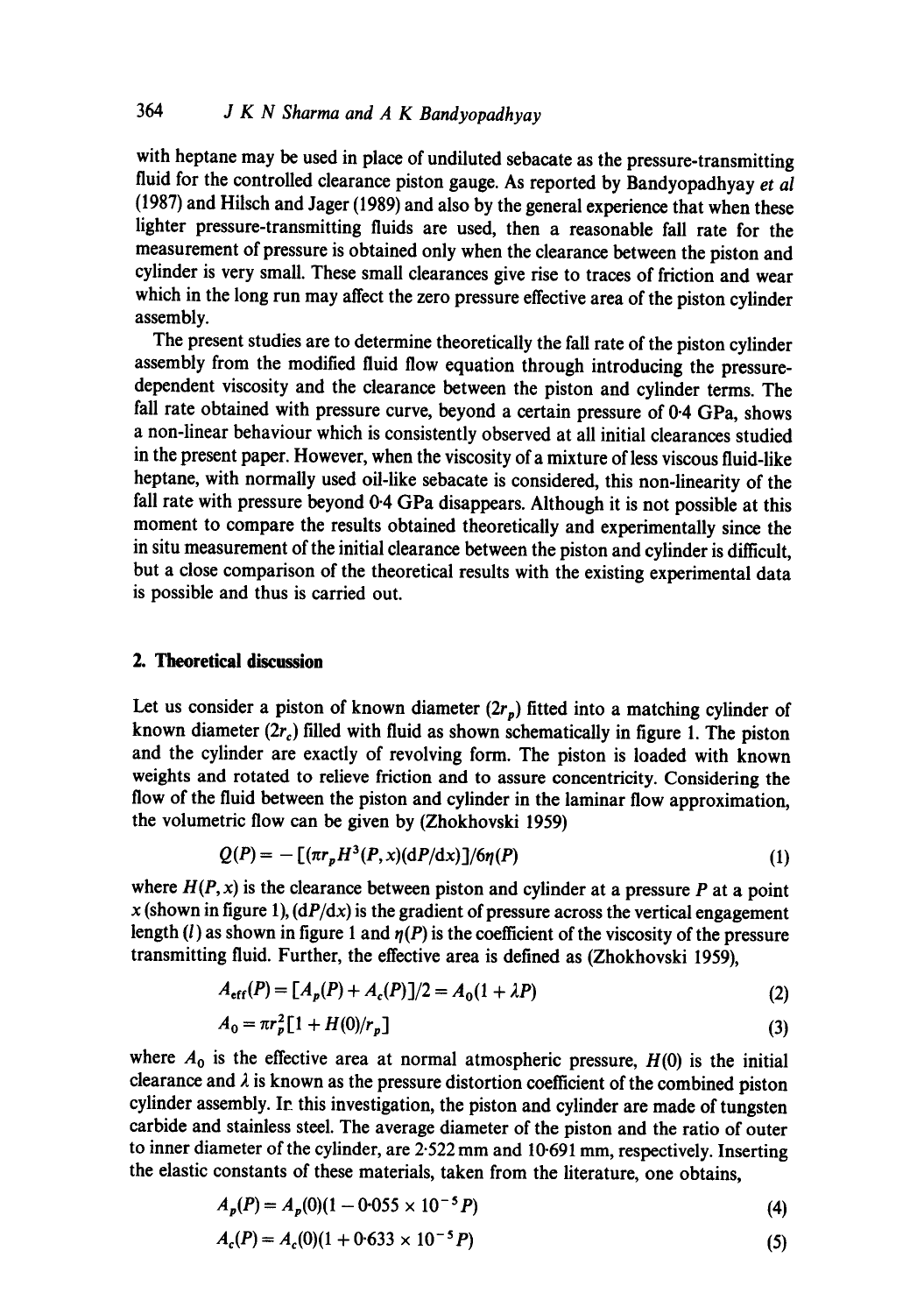

**Figure** I. Schematic diagram of a simple piston cylinder assembly.

where P is expressed in MPa. This indicates that  $\lambda_{th}$  for the present piston gauge is  $0.289 \times 10^{-5} \text{MPa}^{-1}$ . It may be mentioned here that experimental value ( $\lambda_{ex}$ ) obtained is always more than that of the theoretical value,  $\lambda_{th}$ . Table 1 shows the values of these parameters  $\lambda_{ex}$ ,  $\lambda_{th}$  and also  $\Delta \lambda = \lambda_{ex} - \lambda_{th}$  reported by various internationally recognized metrological laboratories. It is clear from this table that a definite value of  $\Delta\lambda$  is always found irrespective of the materials of the piston and cylinder. This difference  $\Delta\lambda$  has been a subject of great interest and discussion.

In order to explain this difference  $(\Delta \lambda)$ , Bass (1978) has proposed a model where the pressure distortion coefficient is obtained by considering a dynamic variation of clearance  $[H(x)]$  with pressure  $P(x)$ . Normally, it is assumed that  $P(x) = 0.5$  where  $P<sub>s</sub>$  is the pressure in the annulus between the piston and cylinder and  $P$  is the pressure below the piston. Welch and Bean (1984) have shown, by measuring the pressure profile in the clearance, that  $P_s/P = 0.842$  which determines pressure distortion coefficient  $\lambda_{th} = 0.434 \times 10^{-5} \text{MPa}^{-1}$  and is in good agreement with the experimental value. However, in the Bass model (1978), the viscosity of the pressure-transmitting fluid is considered as constant, and eventually, Welch and Bean (1984) have studied up to 210 bar where the contribution of viscosity of pressure-transmitting fluid is negligible, therefore, the application of the Bass model is quite appropriate in this range. In the high pressure region where the viscosity contribution is quite appreciable in the normally used pressure-transmitting fluids, Bass model has limited applicability for estimation.

In an earlier paper, Sharma *et al* (1988b) have shown that the radial clearance term  $H(P, x)$  at pressure P can be expressed in terms of the elastic constants in the case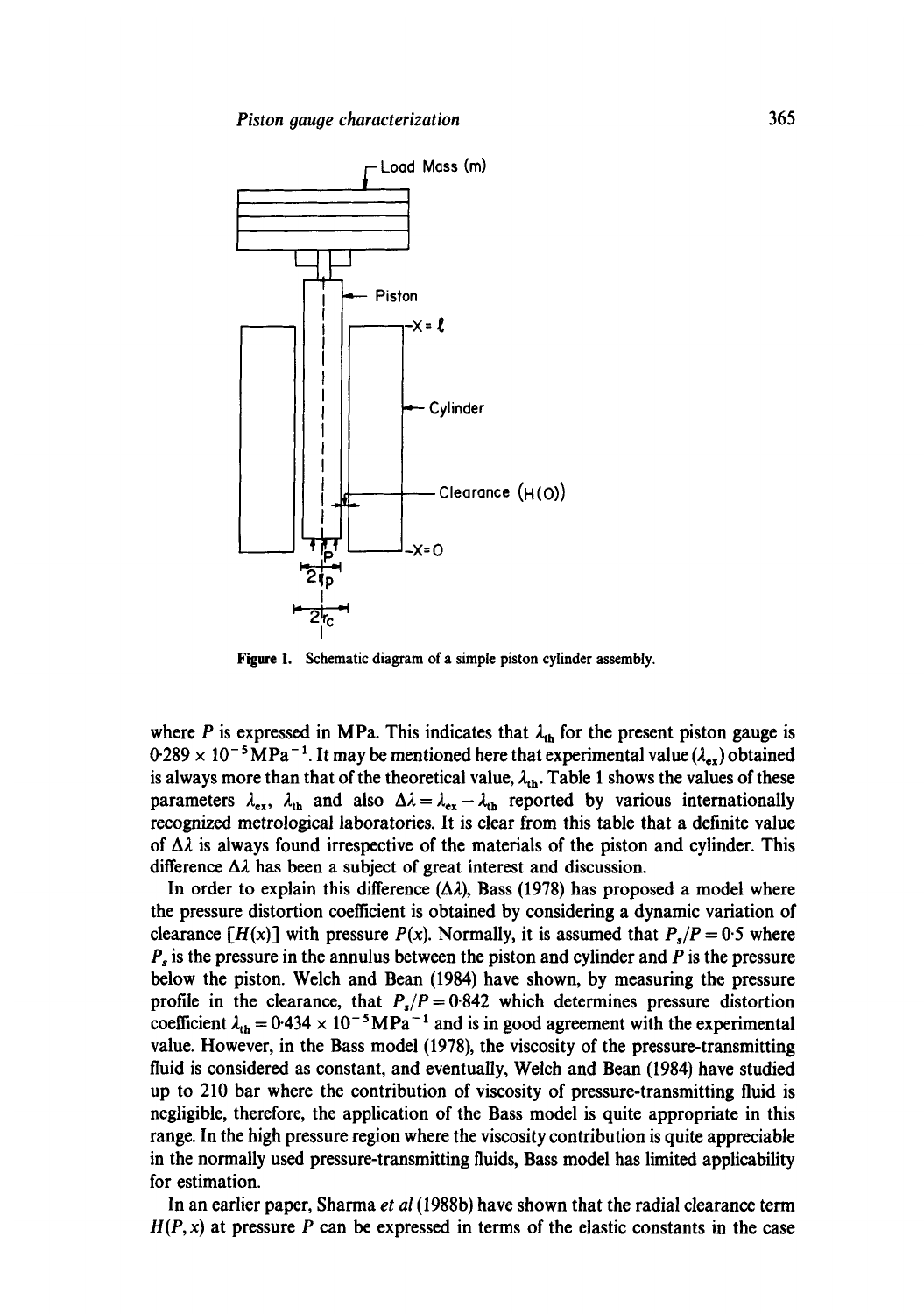| Laboratory              | Materials<br>of piston<br>and cylinder | $\lambda_{ex}$<br>$(10^5)$<br>$(MPa^{-1})$ | $\lambda_{\rm th}$<br>(10 <sup>5</sup> )<br>$(MPa^{-1})$ | $\Delta \lambda = \lambda_{\rm ex} - \lambda_{\rm th}$<br>(10 <sup>5</sup> )<br>$(MPa^{-1})$ | Ref.                        |
|-------------------------|----------------------------------------|--------------------------------------------|----------------------------------------------------------|----------------------------------------------------------------------------------------------|-----------------------------|
| <b>PTB</b><br>(Germany) | WC and<br>steel                        | 0.34                                       | 0.29                                                     | 0.05                                                                                         | Jager<br>(1985)             |
| <b>NPL</b><br>(England) | <b>Steels</b>                          | $0-43$                                     | 0.32                                                     | 0:11                                                                                         | Dadson et al<br>(1965)      |
| <b>NIST</b><br>(USA)    | <b>Steels</b>                          | 0.42                                       | 0.32                                                     | 0.10                                                                                         | Welch and<br>Bean<br>(1984) |

**Table 1.** A comparison of  $\lambda_{\text{ex}}$  and  $\lambda_{\text{th}}$  of the piston gauges for the different laboratories.

of controlled clearance piston gauge as

$$
H(P, x) = H_0 + KP - r_p \, \mathrm{d}P_i \tag{6}
$$

where  $H_0$  is the initial clearance at zero measured pressure between the piston and cylinder and  $K/r_p = 0.344 \times 10^{-5} \text{MPa}^{-1}$  and d is the pressure distortion coefficient of the jacket cylinder. Thus defining  $H(0) = H_0 - r_p dP_j$  and modifying for a simple piston cylinder, i.e.,  $P_i = 0$  and introducing the compression of the piston due to pressure, (6) can be written as

$$
H(P, x) = H(0) + KP - K'P
$$
 (7)

where K' is the compression of the piston due to the pressure  $K/r_p = 0.035 \times 10^{-5} \text{MPa}^{-1}$ and in both the cases  $r_p$  is expressed in mm. In the second term of (7), P represents the pressure distribution in the annulus  $[P(x)]$ , while in the third term P represents pressure below the pistons ( $P = P(0)$ ). Introducing these terms in (1) and assuming that pressure-dependent viscosity of the used liquid follows an exponential-type of variation  $\eta(P) = \eta(0) \exp(CP)$  and  $Q = \pi r_p^2 v$ , where v, is the average fall rate of the piston, (1) can be rewritten as,

$$
v\int_0^l dx = -(1/(6\eta(0)r_p))\int_p^0 (H(0) + KP - K'P)^3 \exp(-CP) dP.
$$
 (8)

Equation (8) can be solved by different methods including the finite elemental analysis, however the numerical method of integration has been followed, the integrated equation as obtained can be written as,

$$
v = \frac{1}{6\eta(0)lCr_p} \left[ H(0) - K'P)^3 + 3\frac{K}{C}(H(0) - K'P)^2 + 6\left(\frac{K}{C}\right)^2 (H(0) - K'P) + 6\left(\frac{K}{C}\right)^3 - \exp(-CP)\left\{ (H(0) + (K - K')P)^3 + 3\frac{K}{C}(H(0) + (K - K')P)^2 + 6\left(\frac{K}{C}\right)^2 (H(0) + (K - K')P) + 6\left(\frac{K}{C}\right)^3 \right\} \right] \tag{9}
$$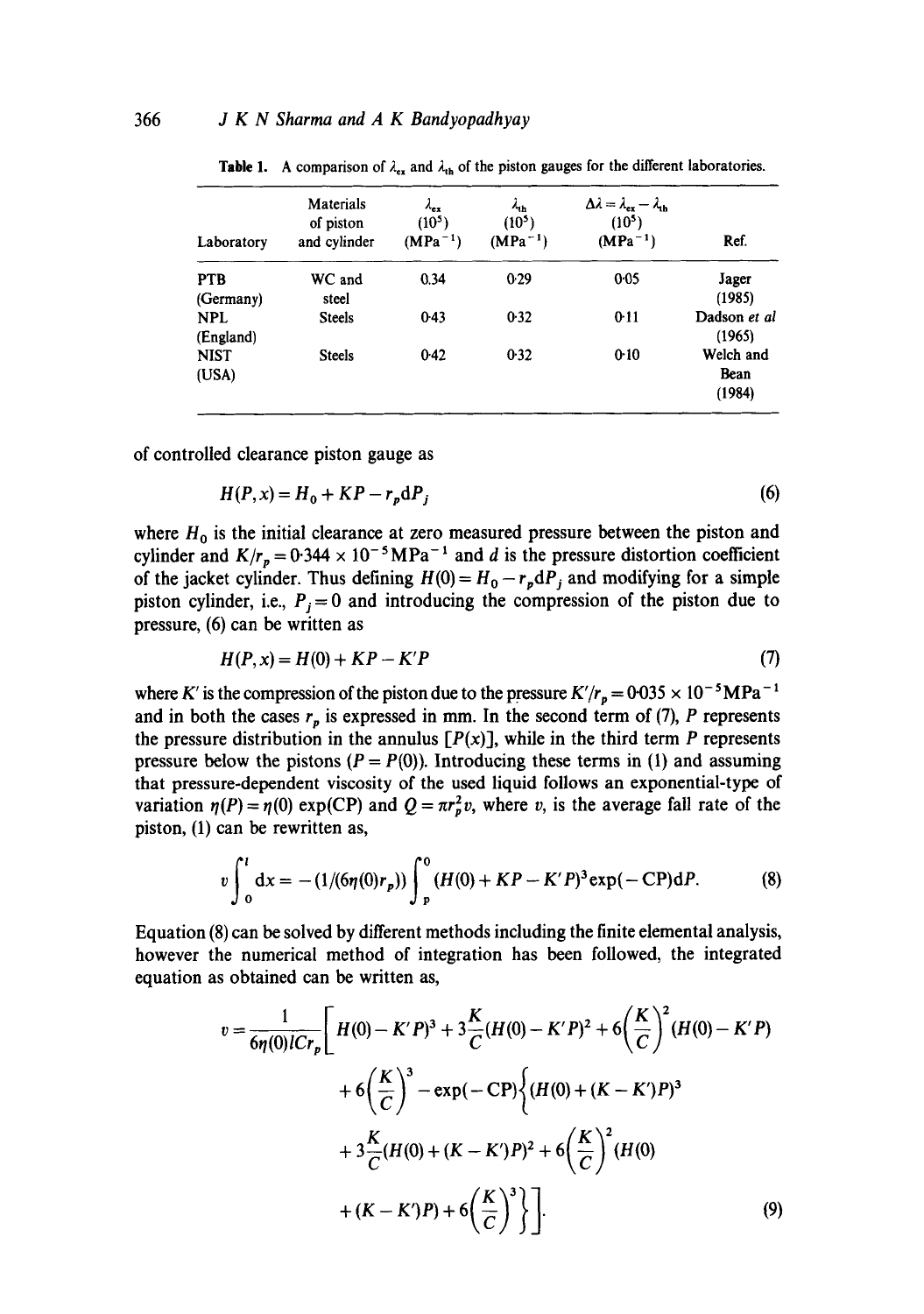#### **3. Experimental arrangement**

The primary standard in our laboratory is a controlled clearance piston gauge. It has the provision of going up to 1-4 GPa with different piston cylinder assemblies. The details of the experimental method for the metrological characterization of the gauge namely the determination of the cube root of fall rate as a function of jacket pressure have been carried out as usual (Sharma *et al* 1984). In brief, the fall rate of the piston at a given pressure is measured using a linear voltage displacement transducer (LVDT) with digital read out and having an usual resolution of  $0.01$  mm and a sensitivity better than  $1 \text{ mV/V}$ . The analog output of LVDT is directly recorded on the *X, Y-t* chart recorder. The temperature of the gauge is measured by a platinum resistance thermometer placed near the bottom of the cylinder. The piston is rotated at an arbitrarily chosen prefixed uniform speed which is driven by a synchronous motor and the rotational frequency is measured with an infrared detector. A calibrated bourdon tube gauge was used to measure the jacket pressure. The effective area and the pressure distortion coefficient of the secondary standards are obtained through a zig zag exercise of crossfloating the secondary standard against the primary standard.

## **4. Discussion**

The fall rate of the piston as a function of pressure can be obtained from (9) provided the initial clearance  $H(0)$  is known. However, there is no direct experimental method available to determine the value of the clearance between the piston and cylinder better than a few microns. The diameter of the piston can be measured with three dimensional coordinator with high accuracy but the inner diameter of the cylinders which are used in this high pressure region is of the order of  $2-2.5$  mm and cannot be measured as accurately (0.1  $\mu$ m) as the outer diameter of the piston. Therefore,  $H(0) = r_c - r_p$  which is of the order of a few micrometers or even less cannot be measured with that precision.

The theoretical fall rates from (9) are obtained for a simple piston cylinder, the radius of the piston  $(r_n)$  is 1-261 mm, the engagement length is taken to be 10 mm and the H(0) is varied from 1.5  $\mu$ m to 2.1  $\mu$ m. The values of the viscosity of the pressure-transmitting fluid for the liquid diethylhexyl sebacate are taken, after applying the temperature correction, from pressure viscosity report of ASME (1952). The value of  $\eta_0$  thus obtained is 17 cP and  $C = 9.03 \times 10^{-5} \text{MPa}^{-1}$ , K and K' are substituted as discussed. Figure 2 shows the computed fall rate of the piston as a function of pressure with different values of  $H(0)$ . It can be seen from the figure that the fall rate gradually increases with the increase of pressure up to 0.4 GPa, beyond that there is no appreciable change in the fall rate with pressure and this nonlinear behaviour of the curve has been observed at all initial clearances ranging from 1.5 to 2.1  $\mu$ m. Interestingly, this near-constancy of fall rate above 0.4 GPa using same pressure transmitting fluid, has already been reported by Sharma *et ai* (1983, 1984) in the controlled clearance piston gauge and it is essentially shown there that stall jacket pressure *(Pz)* with measured pressure (P) curve follows a non-linear behaviour above approximately the same pressure of 0-4 GPa. Later, Bandyopadhyay *et al* (1987) and Hilsch and Jager (1989) have confirmed the observation of Sharma *et al* (1983) and Yamamoto *et al* (1985) have, in fact, tried to correlate critical jacket pressures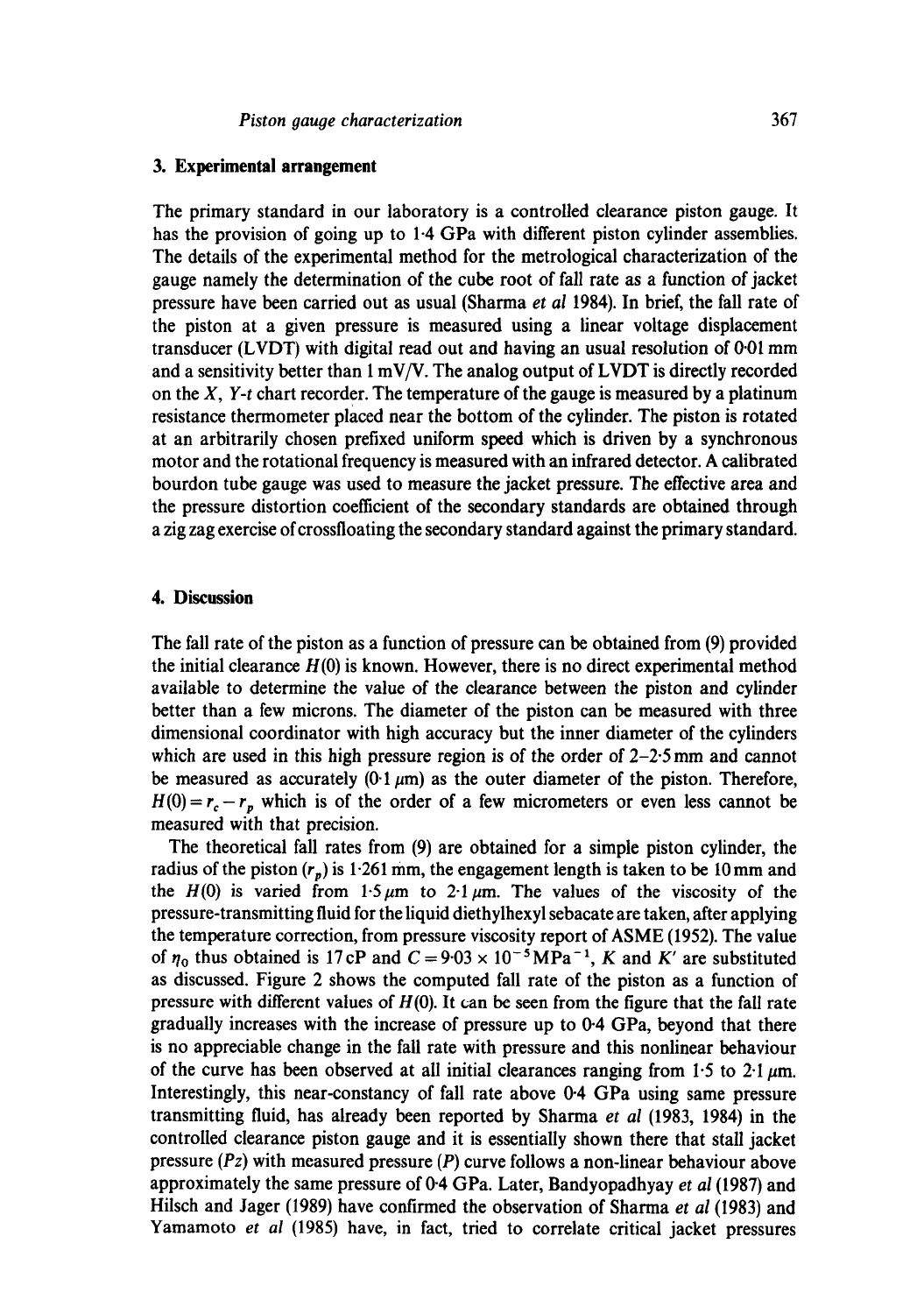

Figure 2. Computed fall rate versus pressure curve at different initial clearances.

with the viscosity of the pressure-transmitting liquid. Thus the present theoretically observed near-constancy of the fall rate with pressure is in accordance with the experimental observations.

Figure 3 shows the variation of the fall rate as a function of  $H(0)$  for two different pressures using the same pressure-transmitting media. It may not be out of place to mention that the larger fall rate may cause less stability in equilibrium pressure, while the smaller rate results in mechanical friction at the matching surface of the piston cylinder assembly. Therefore, in designing the matching piston cylinder assembly, the lapping of the surfaces has to be perfected in such a way that the fall rate is optimum. From our experience, we find that a reasonably good performance can be obtained if the optimum fall rate is  $1-2$  mm/min and the corresponding initial clearance is  $1-2 \mu m$ .

The viscosity of the sebacate oil increases rapidly with the increase of pressure (ASME report 1952) and on dilution with lower viscous fluids, the change of viscosity with pressure is restricted to a reasonably low value and in that case the viscosity may be treated as constant. Assuming constant value of viscosity with pressure, (8) can be simplified as,

$$
v = [1/(24\eta(0)Klr_p)][(H(0) + P(K - K'))^4 - (H(0) - K'P)^4].
$$
 (10)

Determining the viscosity of the mixture of 65% heptane and 35% sebacate (Sharma et al 1984), the fall rates have been obtained following (10). Figure 4 shows the computed fall rate as a function of pressure for a given  $H(0)$  with pure fluid, and for lower value of  $H(0)$  with the mixture. It is clear from the figure that even at the lower initial clearance, the fall rate curve shows a linear behaviour only in the mixture, while for pure fluids, as already discussed, a distinct non-linearity has been observed. This establishes that in the mixture where the viscosity does not vary with pressure, the pressure-transmitting fluid has no effect on the measurement of pressure and is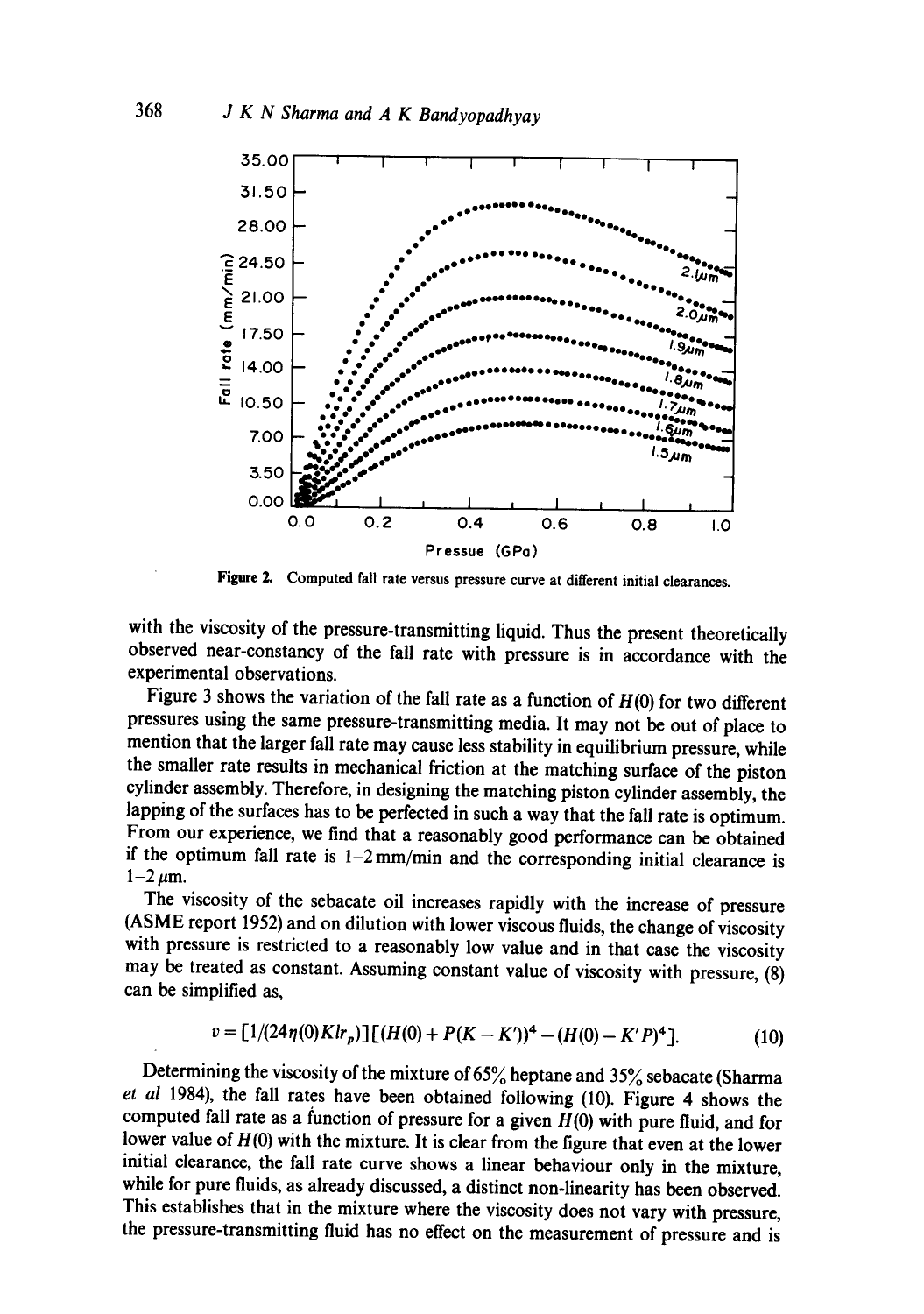

Figure 3. Computed fall rate versus initial clearance curve at two different pressures.



Figure 4. Computed fall rate versus pressure curve for both the pure fluid and the mixture.

in accordance with the experimental results by Sharma et al (1984) in the controlled clearance piston gauge.

From the above discussion, it is clear that in the absence of the reliable data of  $H(0)$  because of the lack of precise and in situ experimental determination, the quantitative estimation of the effect of viscosity of the pressure-transmitting fluid on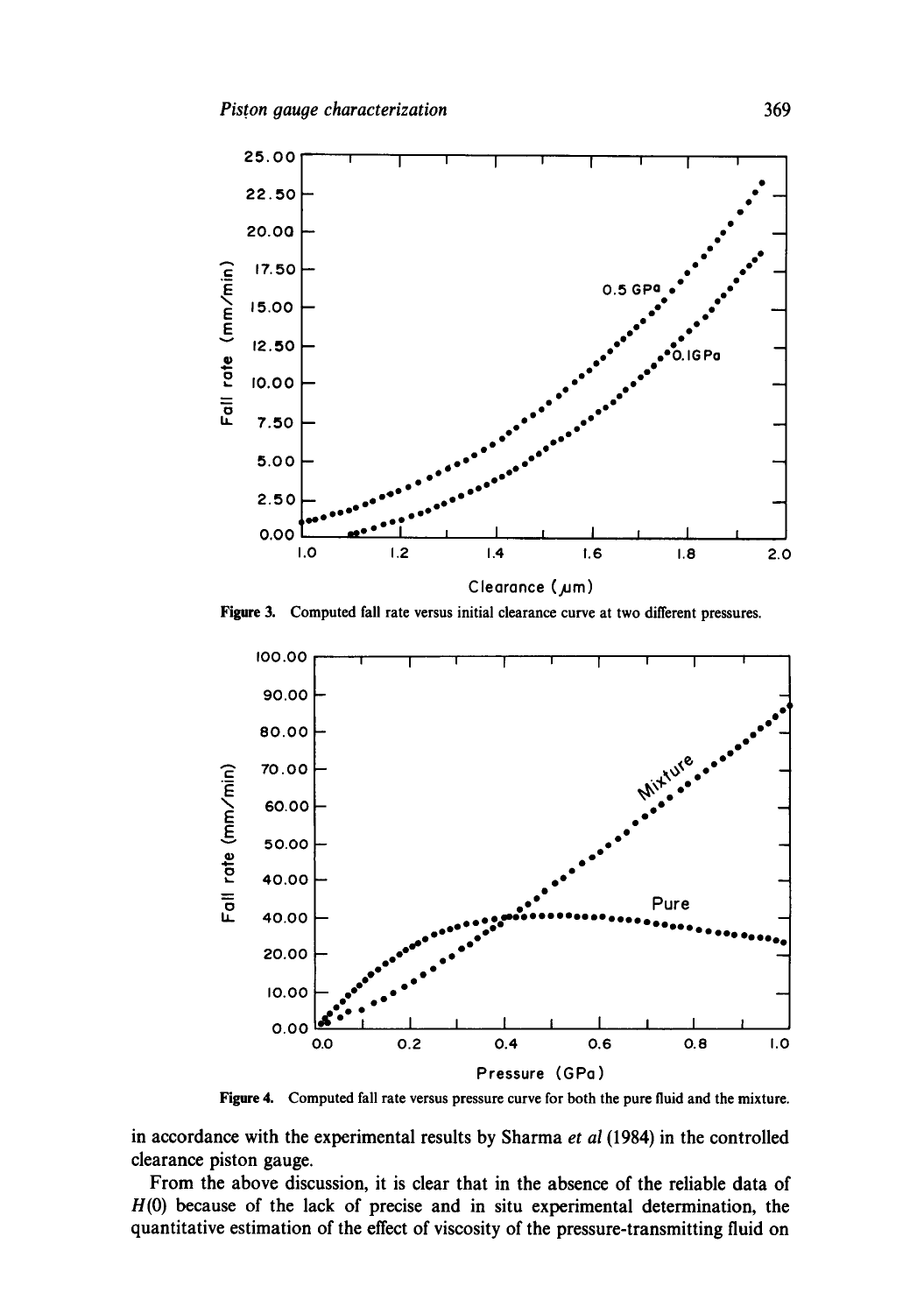

**Figure** 5. Initial clearance computed from the experimentally obtained fall rate data, is shown as a function of pressure.

the effective area and thereby the measured pressure, is difficult. However, the experimentally obtained fall rate with pressure could be used to compute the value of  $H(0)$  as a function of pressure using (9).

The measured fall rates as a function of pressure are obtained from a series of repetitive observations. These data are evaluated with the assumption that the elastic constants assumed to be independent of pressure. Figure 5 shows the value of  $H(0)$  as a function of pressure obtained from (9). In deriving the fall rate equation, it is assumed that the initial clearance is independent of pressure. However, figure 5 indicates that H(0) has a pressure dependence apart from the lowest pressure points which are due to the fact at low pressure region the uncertainty in the measurement of pressure increases. Leaving these two points and fitting them in the linear form,

$$
H(0) = H(0) + r_p \Delta \lambda P \tag{11}
$$

gives  $H(0) = 1.186 \times 10^{-3}$  mm and  $r_p\Delta\lambda = 0.07291 \times 10^{-5}$  MPa<sup>-1</sup> mm and this gives rise to  $\Delta\lambda = 0.0578 \times 10^{-5} \text{MPa}^{-1}$ . This  $\Delta\lambda$  when added to  $\lambda_{\text{th}}$  gives  $\lambda_{\text{total}}$  as  $0.347 \times 10^{-5} \text{MPa}^{-1}$  and this is close to the  $(0.35 \times 10^{-5} \text{MPa}^{-1})$ . Therefore this extra dependence of pressure when the viscosity of the pressure-transmitting fluid has been taken into account, may be attributed to hidden contribution which could not be obtained from the simple elastic theory. It is interesting to note that the  $A_0 = \pi r_p^2$  $(1 + H(0)/r_p) = 5.00021$  mm<sup>2</sup> is in close agreement with the  $A_0$  obtained when it is processed through another experimental method, namely the method of cross floating of the two gauges. Incidentally, these values have been used for the calibrations of our piston gauges (NPL-500 and NPL-280). These were used in the fourth phase of the international comparison in the pressure range  $20-100 \text{ MPa}$  (200 bar to 1 kbar) organized by CCM under BIPM, Paris. The agreement of the deviations of the observed values of Ap from the appropriate least squares best fit straight line is within + 5 ppm in the whole pressure region and the zero pressure effective area  $(A_0)$  with